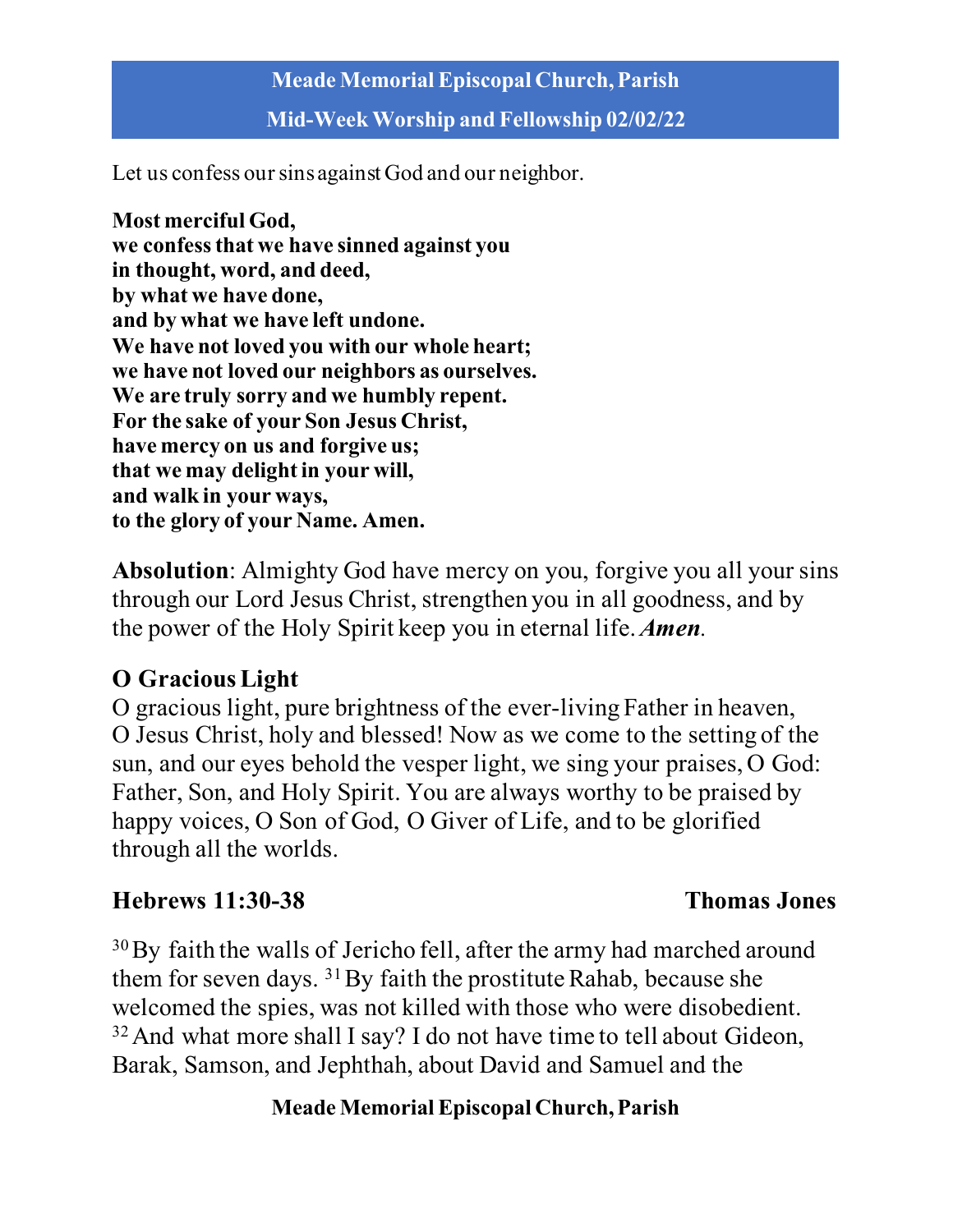# **Meade Memorial Episcopal Church, Parish Mid-Week Worship and Fellowship 02/02/22**

prophets, 33who through faith conquered kingdoms, administered justice, and gained what was promised; who shut the mouths of lions, <sup>34</sup> quenched the fury of the flames, and escaped the edge of the sword; whose weakness was turned to strength; and who became powerful in battle and routed foreign armies. 35 Women received back their dead, raised to life again. There were others who were tortured, refusing to be released so that they might gain an even better resurrection.<sup>36</sup> Some faced jeers and flogging, and even chains and imprisonment. 37They were put to death by stoning; they were sawed in two; they were killed by the sword. They went about in sheepskins and goatskins, destitute, persecuted, and mistreated—38 the world was not worthy of them. They wandered in deserts and mountains, living in caves and in holes in the ground.

# **The Psalm 24 Angela King**

- <sup>1</sup> The earth is the LORD's, and everything in it, the world, and all who live in it;
- <sup>2</sup> for he founded it on the seas and established it on the waters.
- <sup>3</sup> Who may ascend the mountain of the LORD? Who may stand in his holy place?
- <sup>4</sup> The one who has clean hands and a pure heart, who does not trust in an idol or swear by a false god.
- <sup>5</sup> They will receive blessing from the LORD and vindication from God their Savior.
- <sup>6</sup> Such is the generation of those who seek him, who seek your face, God of Jacob.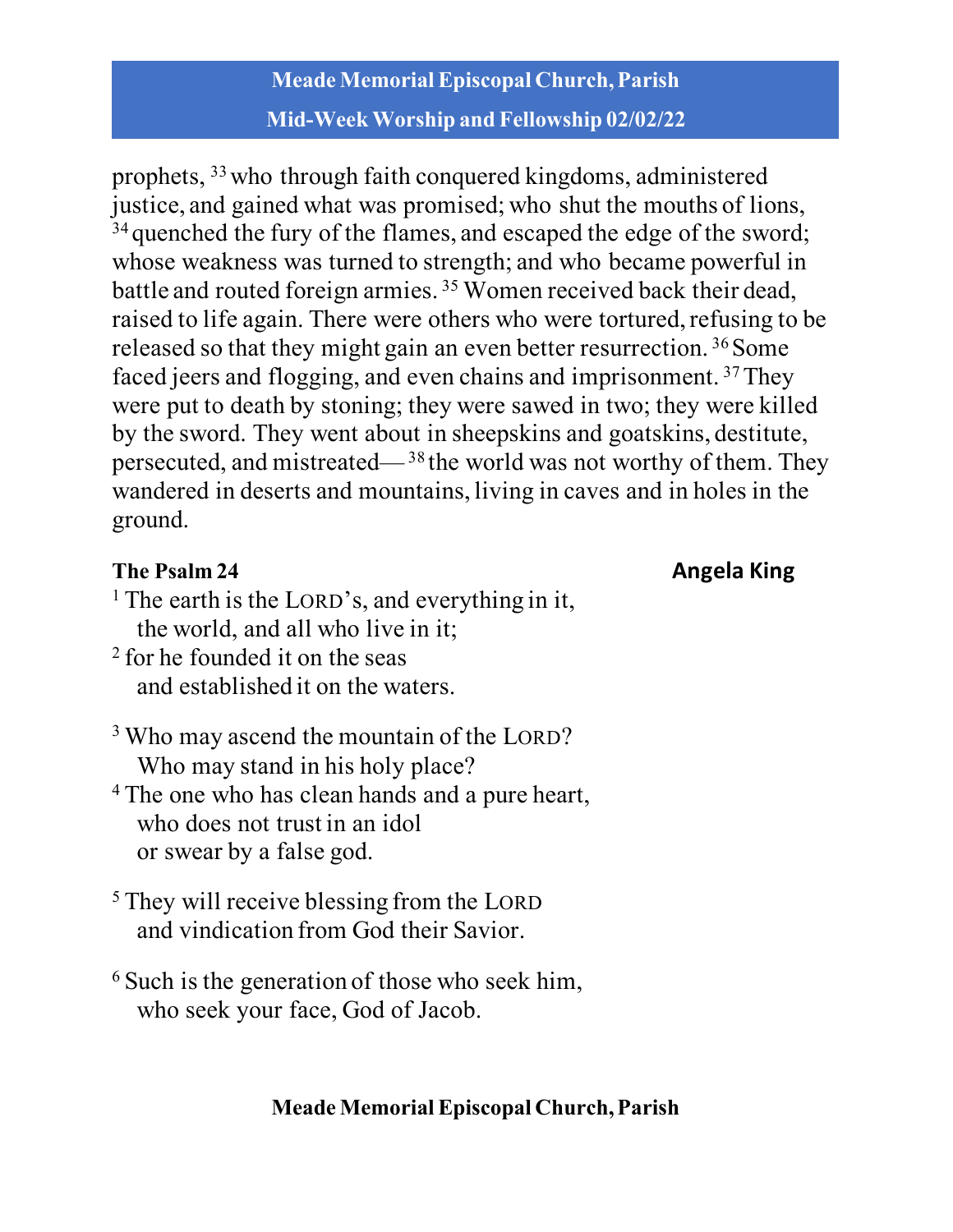#### **Mid-Week Worship and Fellowship 02/02/22**

<sup>7</sup> Lift up your heads, you gates; be lifted up, you ancient doors, that the King of glory may come in. <sup>8</sup> Who is this King of glory? The LORD strong and mighty, the LORD mighty in battle. <sup>9</sup> Lift up your heads, you gates; lift them up, you ancient doors, that the King of glory may come in. 10Who is he, this King of glory? The LORD Almighty he is the King of glory.

#### **Glory be to the father, and to the Son and the Holy Ghost, as it was in the beginning, is now and forever**

#### **2 Corinthians 6:4-10 Dolores** Johnson

<sup>4</sup>But as servants of God we have commended ourselves in every way: through great endurance, in afflictions, hardships, calamities, 5 beatings, imprisonments, riots, labors, sleepless nights, hunger; 6 by purity, knowledge, patience, kindness, holiness of spirit, genuine love,  $\frac{7}{7}$  truthful speech, and the power of God; with the weapons of righteousness for the right hand and for the left; <sup>8</sup> in honor and dishonor, in ill repute and good repute. We are treated as impostors, and yet are true;  $9$  as unknown, and yet are well known; as dying, and see—we are alive; as punished, and yet not killed; 10 as sorrowful, yet always rejoicing; as poor, yet making many rich; as having nothing, and yet possessing everything.

*Priest: The Lord be with you. And also with you.*

Let us pray.

**Our Father in heaven, hallowed be your Name, your kingdom come,**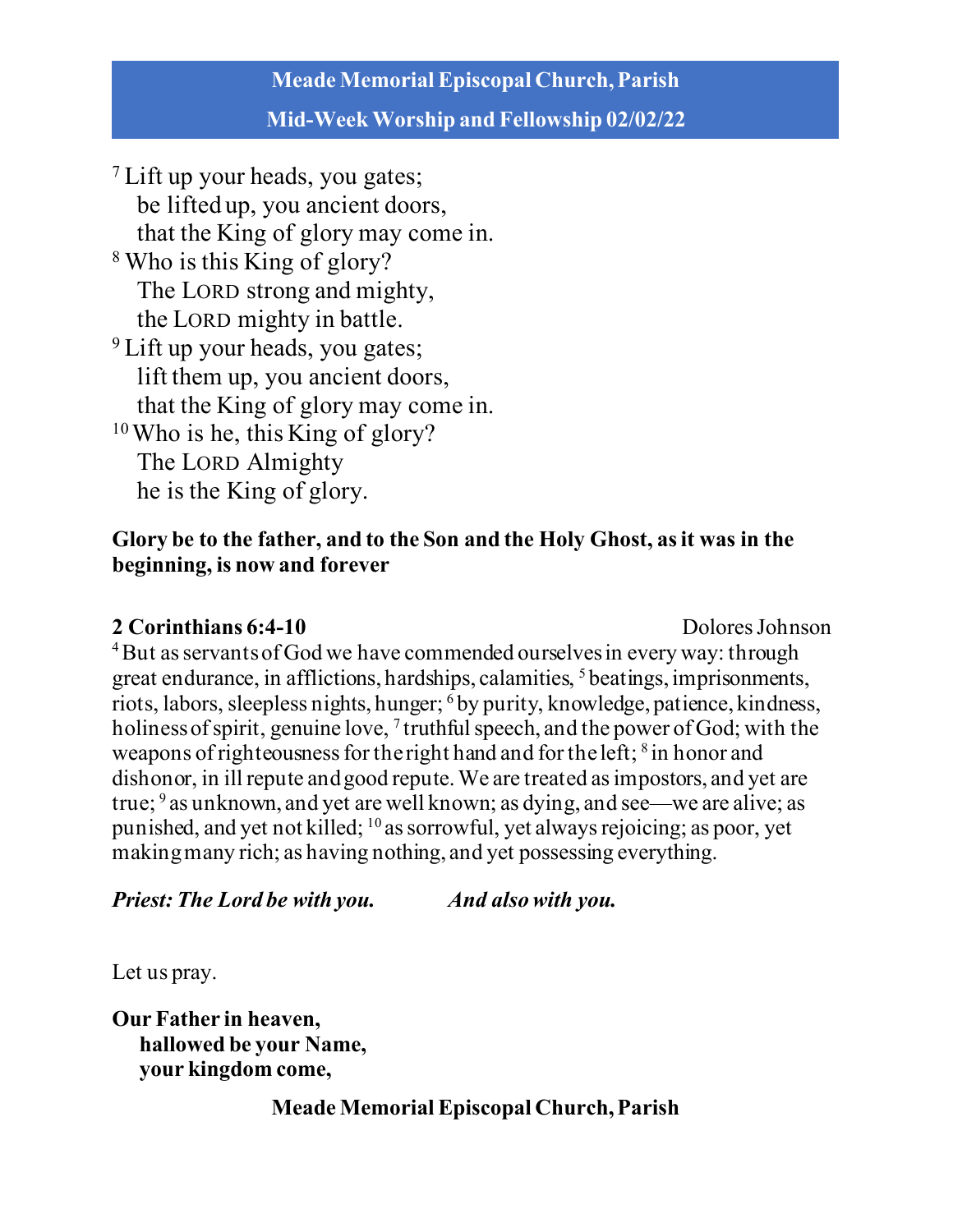#### **Mid-Week Worship and Fellowship 02/02/22**

 **your will be done, on earth as in heaven. Give us today our daily bread. Forgive us our sins as we forgive those who sin against us. Save us from the time of trial, For the kingdom, the power, and the glory are yours, now and forever. Amen.**

That this evening may be holy, good, and peaceful, *We entreat you, O Lord.*

That your holy angels may lead us in paths of peace and goodwill, *We entreat you, O Lord.* 

That we may be pardoned and forgiven for our sins and offenses, *We entreat you, O Lord.* 

That there may be peace to your Church and to the whole world, *We entreat you, O Lord.* 

That we may depart this life in your faith and fear, and not be condemned before the great judgment seat of Christ, *We entreat you, O Lord.* 

That we may be bound together by your Holy Spirit in the communion of all your saints, entrusting one another and all our life to Christ, *We entreat you,* 

O God, the King eternal, whose light divides the day from the night and turns the shadow of death into the morning: Drive far from us all wrong desires, incline our hearts to keep your law, and guide our feet into the way of peace; that, having done your will with cheerfulness while it was day, we may, when night comes, rejoice to give you thanks through JesusChrist our Lord. *Amen.*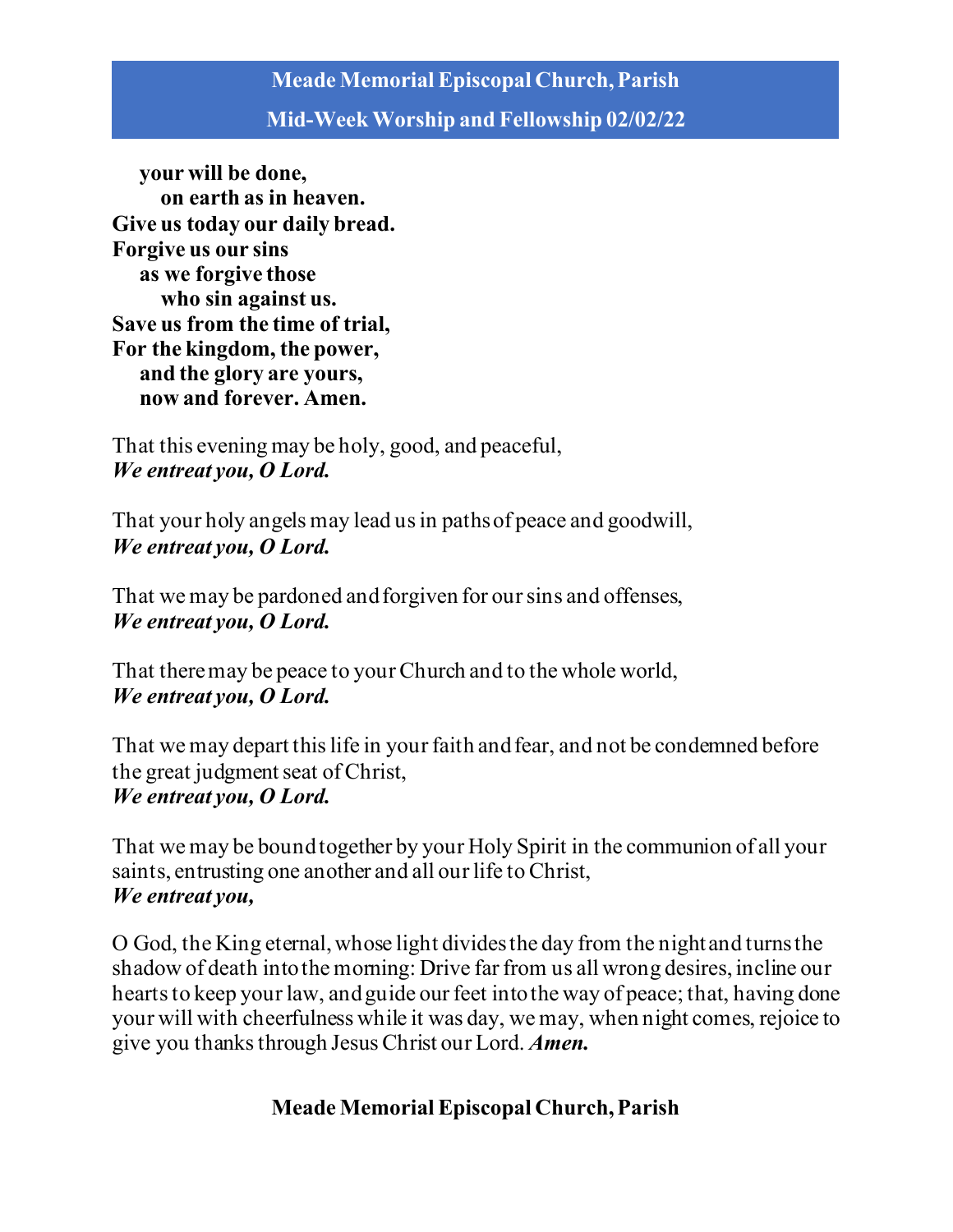# **A Collect for the Human family**

O God, you made us in your own image and redeemed us through Jesus your Son: Look with compassion on the whole human family; take away the arrogance and hatred which infect our hearts; break down the walls that separate us; unite us in bonds of love; and work through our struggle and confusion to accomplish your purposes on earth; that, in your good time, all nations and races may serve you in harmony around your heavenly throne; through Jesus Christ our Lord. *Amen.*

### **A Collect for People of Earth**

O God, you have made of one blood all the peoples of the earth, and sent your blessed Son to preach peace to those who are far off and to those who are near: Grant that people everywhere may seek after you and find you; bring the nations into your fold; pour out your Spirit upon all flesh; and hasten the coming of your kingdom; through Jesus Christ our Lord. *Amen.*

# **A Collect for COVID-19**

Almighty God, we entrust all who have been affected by the outbreak of COVID-19, all who will be affected, all who care for them, and all who are dear to us to your never-failing care and love, for this life and for the life to come, knowing that you are already doing for all of us more than we could ever imagine or pray for; through Jesus Christ our Lord. *Amen.*

# **A Collect for Peace**

Most holy God, the source of all good desires, all right judgements, and all just works: Give to us, your servants, that peace which the world cannot give, so that our minds may be fixed on the doing of your will, and that we, being delivered from the fear of all enemies, may live in peace and quietness; through the mercies of Christ Jesus our Savior. *Amen.*

# **A Collect for Aid against Perils**

Be our light in the darkness, O Lord, and in your great mercy defend us from all perils and dangers of this night, for the love of your only Son, our Savior Jesus Christ. *Amen.*